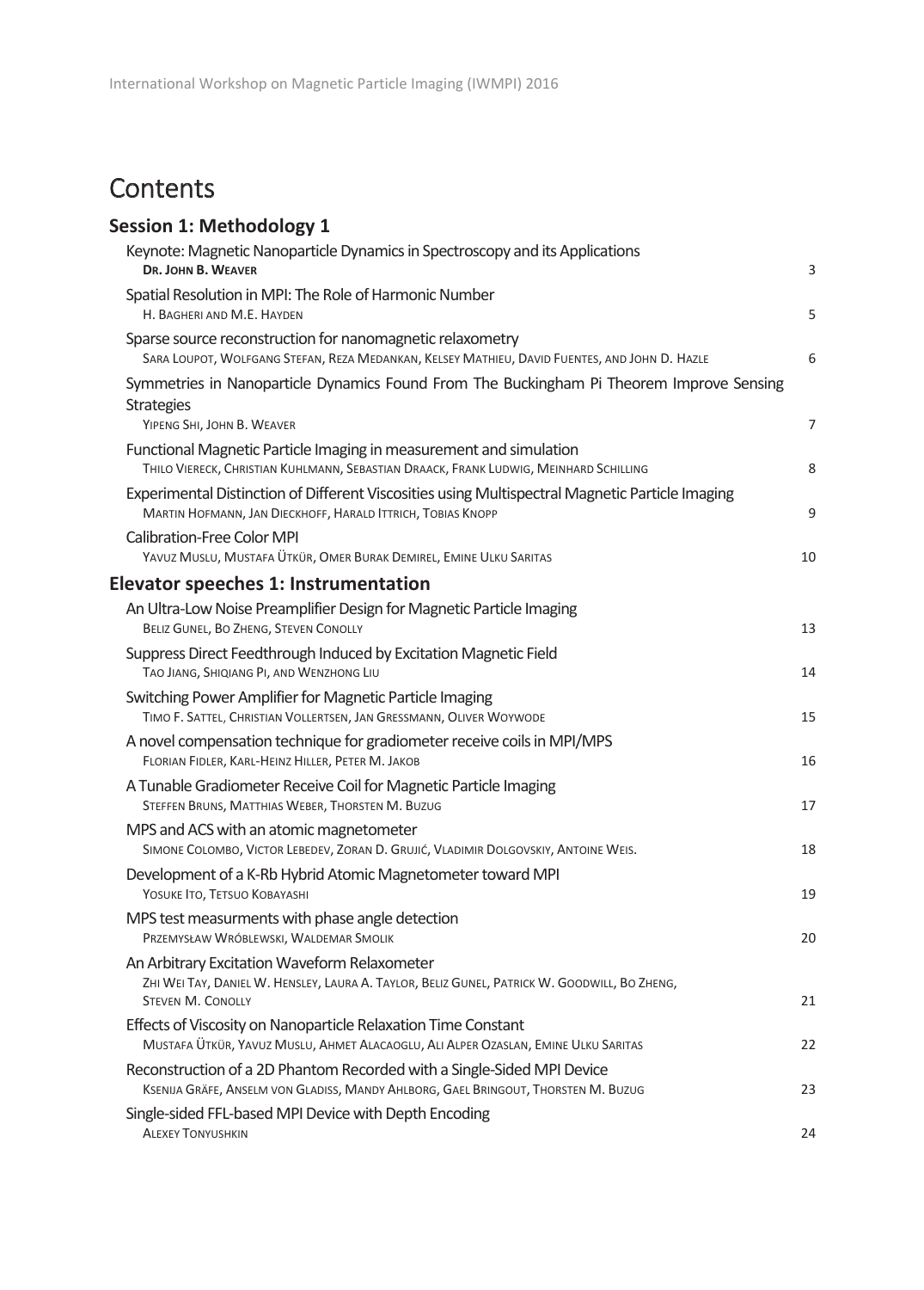| High Resolution Tomographic MPI with a Field Free Line Electromagnet<br>ELAINE YU, PATRICK W. GOODWILL, ZHI WEI TAY, PAUL KESELMAN, XINYI ZHOU, RYAN ORENDORFF, DANIEL W. HENSLEY,<br>MATT FERGUSON, BO ZHENG, STEVEN M. CONOLLY                                              | 25 |
|-------------------------------------------------------------------------------------------------------------------------------------------------------------------------------------------------------------------------------------------------------------------------------|----|
| MPI Cube - fully 3D field free line scanner<br>P. VOGEL, M.A. RÜCKERT, V.C. BEHR                                                                                                                                                                                              | 26 |
| Self-Shielded, High-Resolution, and High-Sensitivity MPI FFL Imager<br>PATRICK GOODWILL, JUSTIN KONKLE, STEVEN SUDDARTH, ANNA CHRISTENSEN                                                                                                                                     | 27 |
| Modular mobility MPI system<br>SEBASTIAN DRAACK, CHRISTIAN KUHLMANN, THILO VIERECK, FRANK LUDWIG, MEINHARD SCHILLING                                                                                                                                                          | 28 |
| Bimodal TWMPI-MRI hybrid scanner - first MRI results<br>PETER KLAUER, EBERHARD ROMMEL, PATRICK VOGEL, MARTIN A. RÜCKERT, VOLKER C. BEHR                                                                                                                                       | 29 |
| Studies on the Optimization of Efficient Selection and Focus Field Coil Configurations<br>JULIA MRONGOWIUS, CHRISTIAN KAETHNER, THORSTEN M. BUZUG                                                                                                                             | 30 |
| Magnetic Particle Imaging by Using Multichannel Coil Arrays<br>SHU-HSIEN LIAO, JEN-JIE CHIEH, HERNG-ER HORNG, HONG-CHANG YANG, SABURO TANAKA                                                                                                                                  | 31 |
| Designing coils to minimize the maximal induced electrical field amplitude in a patient<br>GAEL BRINGOUT, JOHAN LÖFBERG, PATRICIA ULLOA, MARTIN A. KOCH, THORSTEN M. BUZUG                                                                                                    | 32 |
| Novel Selection Coils Design for 3D FFL-based MPI<br><b>ALEXEY TONYUSHKIN</b>                                                                                                                                                                                                 | 33 |
| Evaluation of the spatial confidence and dual modal FOV-center conformity of a highly integrated MPI-<br>MRI hybrid system<br>JOCHEN FRANKE, ULRICH HEINEN, ALEXANDER WEBER, HEINRICH LEHR, MICHAEL HEIDENREICH, WOLFGANG RUHM,<br><b>VOLKMAR SCHULZ</b>                      | 34 |
| Metallic artefact suppression in intraoperative magnetometers<br>SEBASTIAAN WAANDERS, ROGIER WILDEBOER, ERIK KROOSHOOP, BENNIE TEN HAKEN                                                                                                                                      | 35 |
| Systematic Background Estimation<br>MARCEL STRAUB, BERNHARD GLEICH, JÜRGEN RAHMER, VOLKMAR SCHULZ                                                                                                                                                                             | 36 |
| Controlling the Position of the Field-Free-Point in Magnetic Particle Imaging<br>A. WEBER, J. WEIZENECKER, R. PIETIG, U. HEINEN, T.M. BUZUG                                                                                                                                   | 37 |
| Force analysis device for magnetic manipulation<br>DAVID WELLER, THORSTEN M. BUZUG AND THOMAS FRIEDRICH                                                                                                                                                                       | 38 |
| Study of temperature measurement on pn-junction of light-emitting diodes using magnetic<br>nanothermometer<br>ZHONGZHOU DU, KAI WEI, RIJIAN SU, YONG GAN, AND WENZHONG LIU                                                                                                    | 39 |
| <b>Elevator speeches 1: Applications</b>                                                                                                                                                                                                                                      |    |
| In vitro MPI iron quantification of labeled cells for a metastasis-tracking study<br>VERA PAEFGEN, MARCEL STRAUB, FABIAN KIEBLING, VOLKMAR SCHULZ                                                                                                                             | 43 |
| MPI-Detection of Multicore Iron Oxide Nanoparticles dedicated for Magnetic Drug Targeting<br>STEFAN LYER, TOBIAS KNOPP, FRANZISKA WERNER, LUTZ TRAHMS, FRANK WIEKHORST, TOBIAS STRUFFERT,<br>TOBIAS ENGELHORN, ARNDT DÖRFLER, TOBIAS BÄUERLE, MICHAEL UDER, CHRISTOPH ALEXIOU | 44 |
| Different Behavior of MPI Signals from Magnetic Nanoparticles Internalized by Macrophages and<br><b>Colon Cancer Cells</b><br>HISAAKI SUZUKA, ATSUSHI MIMURA, YOSHIMI INAOKA, KOHEI NISHIMOTO, NATSUO BANURA, KENYA MURASE                                                    | 45 |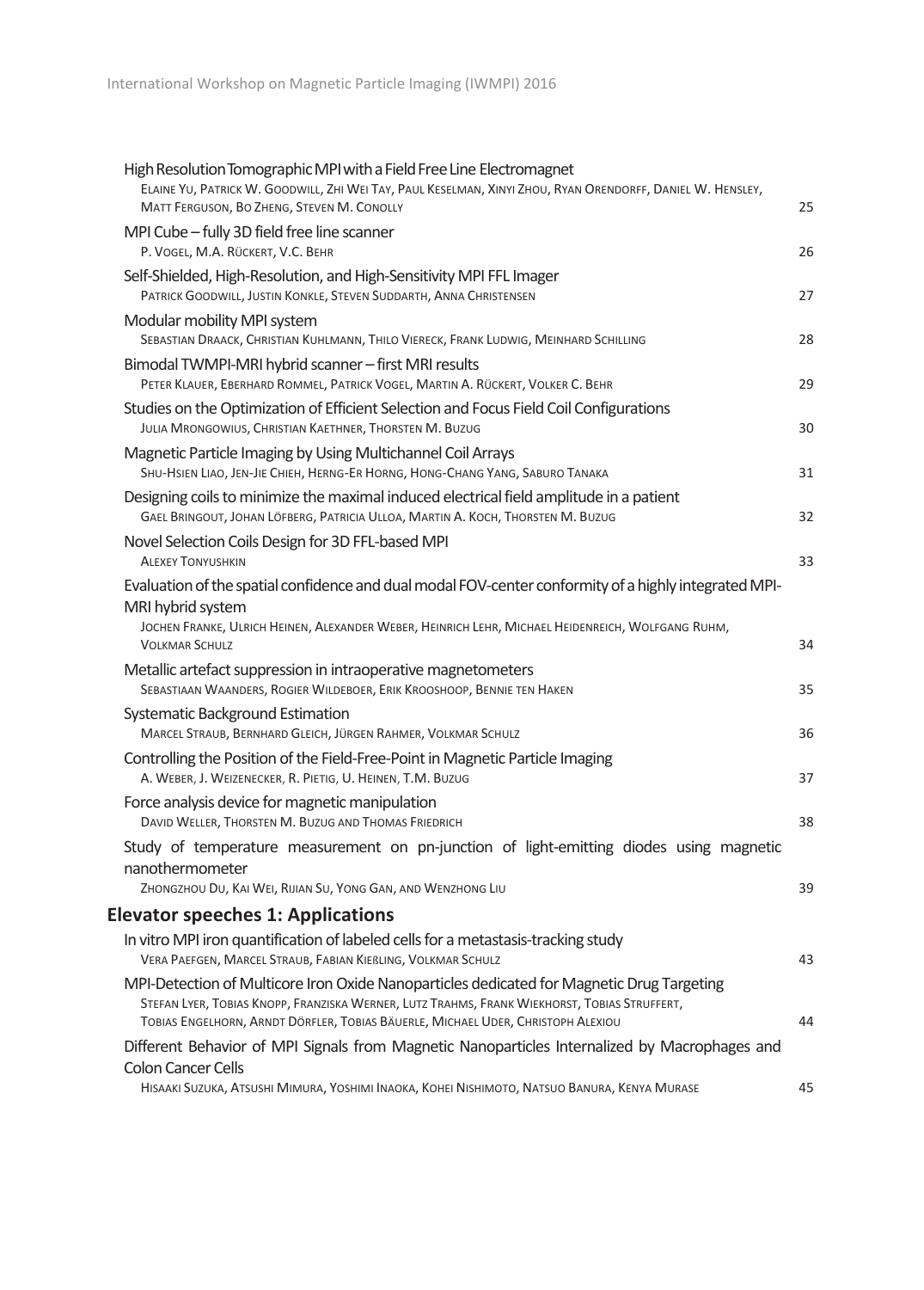| Processing of SPIO in macrophages and tumor tissue for MPI lymph node imaging in breast cancer<br>DOMINIQUE FINAS, JANINE STEGMANN-FREHSE J, BENJAMIN SAUER, GEREON HÜTTMANN, ACIM RODY, THORSTEN BUZUG,<br><b>KERSTIN LÜDTKE-BUZUG</b>                                                                              | 46 |
|----------------------------------------------------------------------------------------------------------------------------------------------------------------------------------------------------------------------------------------------------------------------------------------------------------------------|----|
| Magnetic Particle Spectrometer for the Analysis of Magnetic Particle Heating Applications<br>ANDRÉ BEHRENDS, THORSTEN M. BUZUG, ALEXANDER NEUMANN                                                                                                                                                                    | 47 |
| Visualization and Quantification of the Intratumoral Distribution and Time-Dependent Change of<br>Magnetic Nanoparticles in Magnetic Hyperthermia Using Magnetic Particle Imaging<br>TOMOMI KUBOYABU, ISAMU YABATA, MARINA AOKI, AKIKO OHKI, MIKIKO YAMAWAKI, YOSHIMI INAOKA, KAZUKI SHIMADA,<br><b>KENYA MURASE</b> | 48 |
| Towards Simultaneous MFH and Temperature Monitoring with MPI<br>CAGLA DENIZ BAHADIR, MUSTAFA ÜTKÜR, EMINE ULKU SARITAS                                                                                                                                                                                               | 49 |
| First Results: Phantoms for MPI and Ultrasound Therapy<br>ANKIT MALHOTRA, CORINNA STEGELMEIER, THOMAS FRIEDRICH, KERSTIN LÜDTKE- BUZUG AND THORSTEN M. BUZUG                                                                                                                                                         | 50 |
| Magnetic particle imaging in a mouse model of acute ischemic stroke<br>PETER LUDEWIG, NADINE GDANIECJAN SEDLACIK, SARAH BEHR, SCOTT J. KEMP, R. MATTHEW FERGUSON,<br>AMIT P. KHANDHAR, KANNAN M. KRISHNAN, JENS FIEHLER, CHRISTIAN GERLOFF, TOBIAS KNOPP, TIM MAGNUS                                                 | 51 |
| First in-vivo Perfusion Imaging with MPI<br>RYAN ORENDORFF, PAUL KESELMAN, STEVEN M. CONOLLY                                                                                                                                                                                                                         | 52 |
| Long term in vivo biodistribution and clearance of tailored MPI tracers<br>PAUL KESELMAN, BO ZHENG, PATRICK W. GOODWILL, AND STEVEN M. CONOLLY                                                                                                                                                                       | 53 |
| Stem cell tracking potential of Magnetic Particle Imaging compared with 19F Magnetic Resonance                                                                                                                                                                                                                       |    |
| Imaging<br>FRISO G. HESLINGA, STEFFEN BRUNS, ELAINE YU, PAUL KESELMAN, XINYI Y. ZHOU, BO ZHENG, SEBASTIAAN WAANDERS,<br>PATRICK W. GOODWILL, M. WENDLAND, BENNIE TEN HAKEN, STEVEN M. CONOLLY                                                                                                                        | 54 |
| Growth inhibition of Pseudomonas Aeruginosa by extremely low frequency Pulsed Magnetic Field<br>(PMF)                                                                                                                                                                                                                |    |
| FADEL M.ALI, NERMEEN.SERAG, A. M. KHALIL                                                                                                                                                                                                                                                                             | 55 |
| Compression of FFP System Matrix with a Special Sampling Rate on the Lisssajous Trajectory<br>MARCO MAASS, KLAAS BENTE, MANDY AHLBORG, HANNE MEDIMAGH, HUY PHAN, THORSTEN M. BUZUG, AND<br><b>ALFRED MERTINS</b>                                                                                                     | 56 |
| Investigation and Removal of Artifacts Due to Particles Located Outside the Field-Free-Point Trajectory<br>A. WEBER, F. WERNER, J. WEIZENECKER, T.M. BUZUG, T. KNOPP                                                                                                                                                 | 57 |
| MMSE MPI Reconstruction Using Background Identification<br>HANNA SIEBERT, MARCO MAASS, MANDY AHLBORG, THORSTEN M. BUZUG, AND ALFRED MERTINS                                                                                                                                                                          | 58 |
| Optimizing the Coil Setup for a Three-Dimensional Magnetic Particle Spectrometer<br>XIN CHEN, ANDRÉ BEHRENDS, MATTHIAS GRAESER, ALEXANDER NEUMANN, THORSTEN M. BUZUG                                                                                                                                                 | 59 |
| Development and Testing of Magnetic Nanoparticle-Gel Materials for Magnetic Particle Imaging<br>Phantoms                                                                                                                                                                                                             |    |
| R. SANDIG, A. MATTERN, D. BAUMGARTEN, O. KOSCH, F. WIEKHORST, A. WEIDNER, S. DUTZ                                                                                                                                                                                                                                    | 60 |
| Dynamic Magnetization of Immobilized Magnetic Nanoparticles for Cases with Aligned and Randomly<br><b>Oriented Easy Axes</b>                                                                                                                                                                                         |    |
| TAKASHI YOSHIDA, THILO VIERECK, TERUYOSHI SASAYAMA, KEIJI ENPUKU, MEINHARD SCHILLING, AND FRANK LUDWIG                                                                                                                                                                                                               | 61 |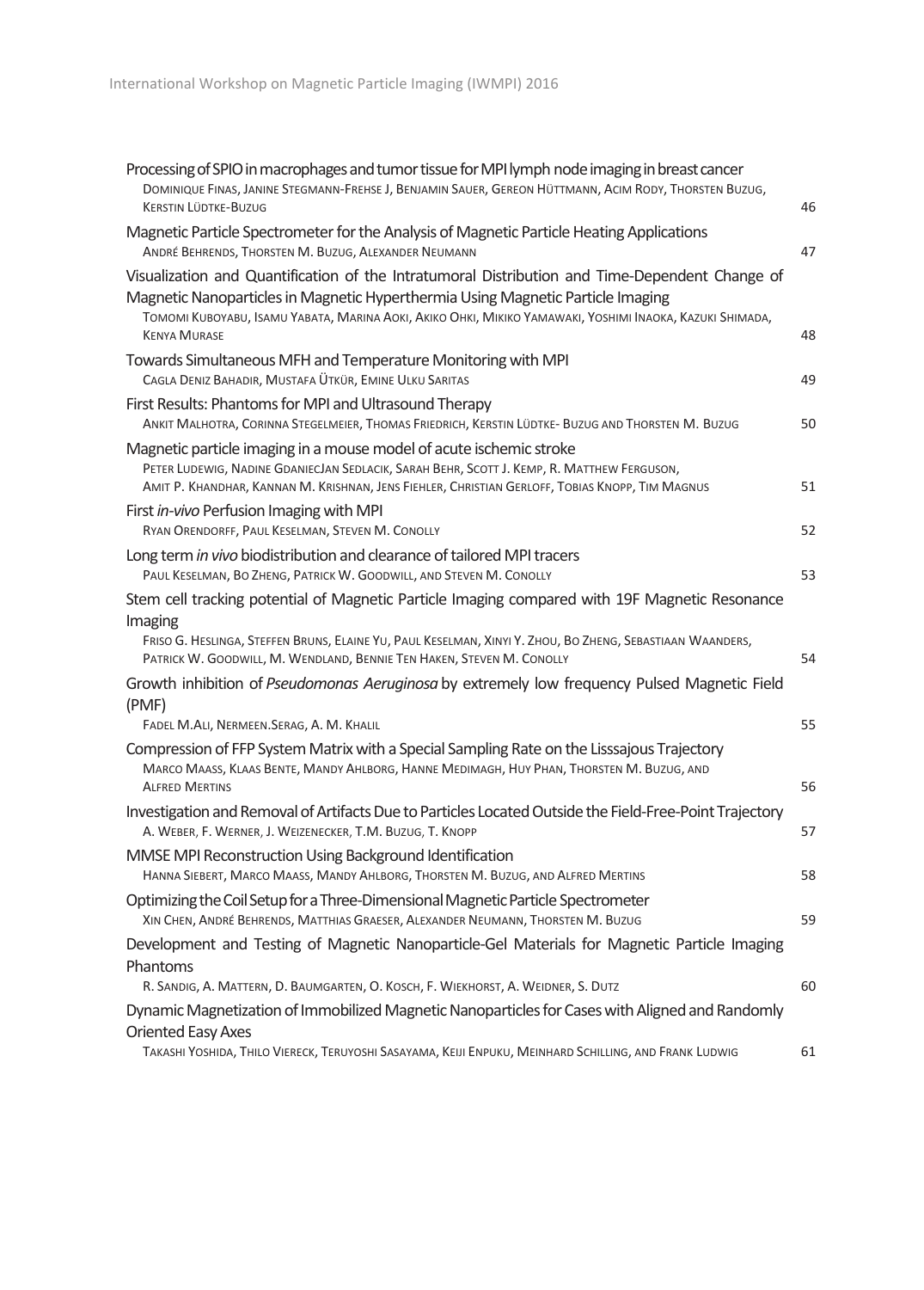## **Elevator speeches 2: Methodology**

| A Novel Magnetic Particle Imaging Scanner with Lower Amplitude of an Excitation Field<br>XINGMING ZHANG, TUẤN ANH LÊ, AND JUNGWON YOON                                                                                                         | 63 |
|------------------------------------------------------------------------------------------------------------------------------------------------------------------------------------------------------------------------------------------------|----|
| RDS Toolbox - Simulation of 3D Rotational Drift<br>A. VILTER, M. A. RÜCKERT, T. KAMPF, V. J. F. STURM, V. C. BEHR                                                                                                                              | 64 |
| Magnetic signal detection method based on active vibration of magnetic nanoparticles<br>AKIHIRO MATSUHISA, TOMOKI HATSUDA, TOMOYUKI TAKAGI, MASAHIRO ARAYAMA, YASUTOSHI ISHIHARA                                                               | 65 |
| The Influence of Discretization of DC Field on Magnetic Nanothermometer<br>LE HE, SHIQIANG PI, QINGGUO XIE, WENZHONG LIU                                                                                                                       | 66 |
| The effect of dc field strength on the performance of a magnetic nanothermometer<br>JING ZHONG, FRANK LUDWIG, MEINHARD SCHILLING                                                                                                               | 67 |
| Magnetic signal separation using independent component analysis<br>MASAHIRO ARAYAMA, TOMOYUKI TAKAGI, TOMOKI HATSUDA, AKIHIRO MATSUHISA, HIROKI TSUCHIYA, YASUTOSHI ISHIHARA                                                                   | 68 |
| MPI meets MRI – simultaneous measurement of MPI and MRI signals<br>P. VOGEL, T. KAMPF, M.A. RÜCKERT, A. VILTER, P.M. JAKOB, V.C. BEHR                                                                                                          | 69 |
| Effects of Safety Limits on Image Quality in MPI<br>ECEM BOZKURT, OMER BURAK DEMIREL, DAMLA SARICA, YAVUZ MUSLU, EMINE ULKU SARITAS                                                                                                            | 70 |
| Lissajous Node Points for a Sytem Matrix based MPI Image Reconstruction Approach<br>CHRISTIAN KAETHNER, MANDY AHLBORG, WOLFGANG ERB, THORSTEN M. BUZUG                                                                                         | 71 |
| Basic Study of Image Reconstruction Method Using Neural Networks with Additional Learning for<br><b>Magnetic Particle Imaging</b><br>TOMOKI HATSUDA, TOMOYUKI TAKAGI, AKIHIRO MATSUHISA, MASAHIRO ARAYAMA, HIROKI TSUCHIYA, YASUTOSHI ISHIHARA | 72 |
| A new 3D MPI model using realistic magnetic field topologies for algebraic reconstruction<br>WOLFGANG ERB, GAEL BRINGOUT, JÜRGEN FRIKEL, THORSTEN M. BUZUG                                                                                     | 73 |
| Nonlinear Scanning in X-Space MPI<br>AHMET ALACAOGLU, ALI ALPER OZASLAN, OMER BURAK DEMIREL, EMINE ULKU SARITAS                                                                                                                                | 74 |
| X-Space and Chebyshev Reconstruction in Magnetic Particle Imaging: A First Experimental Comparison<br>TOBIAS KNOPP, CHRISITAN KAETHNER, MANDY AHLBORG AND THORSTEN M. BUZUG                                                                    | 75 |
| Self Calibration for Relaxation- and System-Induced Delays in X-space MPI<br>BATURALP BUYUKATES, DAMLA SARICA, EMINE ULKU SARITAS                                                                                                              | 76 |
| Spatial Resolution in MPI: Modeling the Role of Harmonic Number<br>H. BAGHERI AND M.E. HAYDEN                                                                                                                                                  | 77 |
| Rapid Scanning in X-Space MPI: Impacts on Image Quality<br>OMER BURAK DEMIREL, DAMLA SARICA, EMINE ULKU SARITAS                                                                                                                                | 78 |
| Influence of Particle Size Distribution of Magnetic Nanoparticles on the Spatial Resolution of Magnetic<br>Particle Imaging<br>XIUYING WANG, SHIQIANG PI, AND WENZHONG LIU                                                                     | 79 |
| DC Shift Imaging for X-Space MPI Reconstruction<br>DAMLA SARICA, OMER BURAK DEMIREL, YAVUZ MUSLU, EMINE ULKU SARITAS                                                                                                                           | 80 |
| Limitations of Magnetic Particle Imaging Resolving Large Contrasts<br>NADINE GDANIEC, MARTIN HOFMANN, TOBIAS KNOPP                                                                                                                             | 81 |
| Deconvolving Relaxation Effects in Multi-Dimensional X-space MPI<br>GAMZE ONUKER, OMER BURAK DEMIREL, DAMLA SARICA, YAVUZ MUSLU, EMINE ULKU SARITAS                                                                                            | 82 |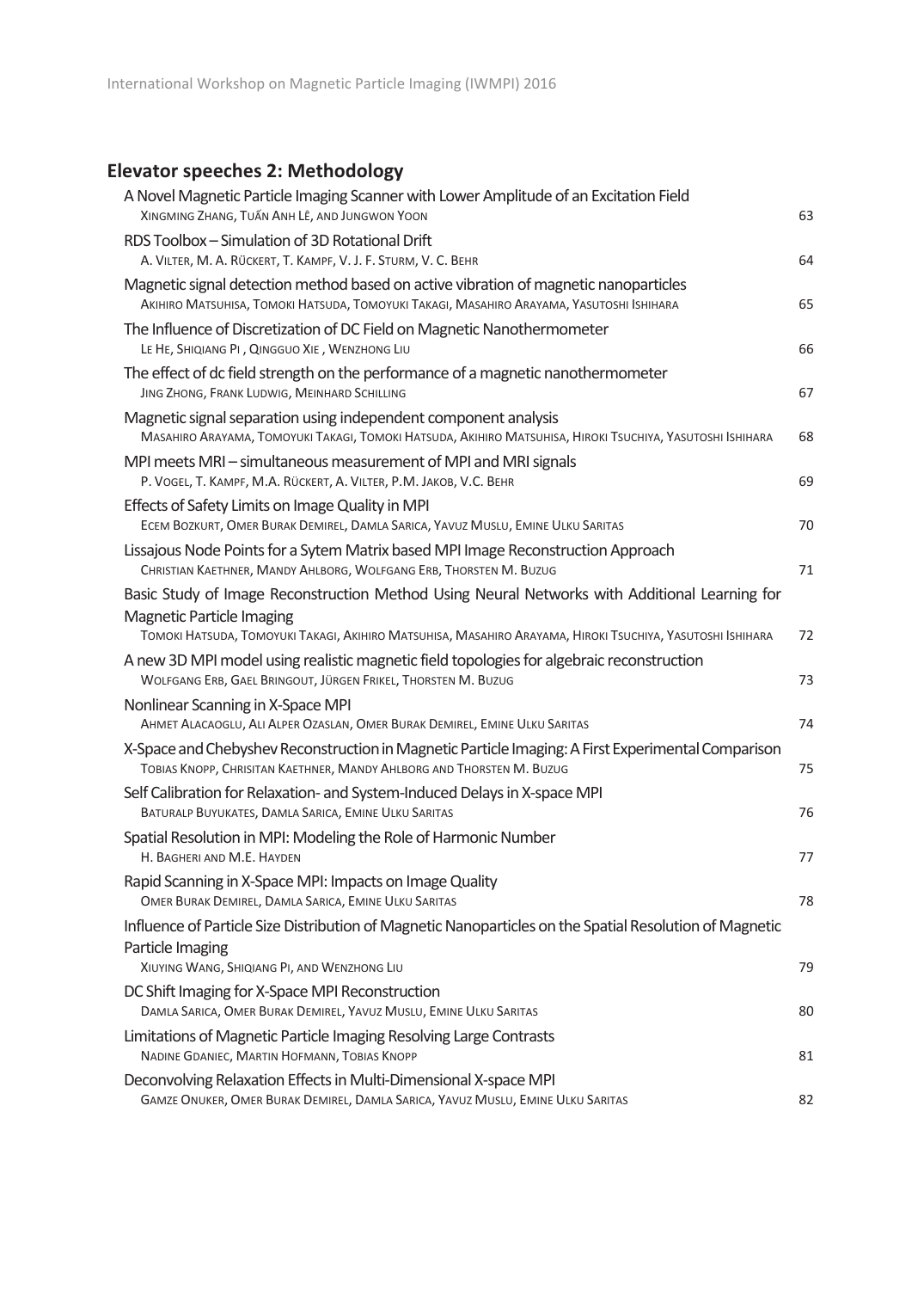| Enhancing the sensitivity in Magnetic Particle Imaging by Background Subtraction<br>K. THEM, M. G. KAUL, C. JUNG, M. HOFMANN, T. MUMMERT, F. WERNER, T. KNOPP                                                                             | 83  |
|-------------------------------------------------------------------------------------------------------------------------------------------------------------------------------------------------------------------------------------------|-----|
| Correction of Blurring due to a Difference in Scanning Direction of Field-Free Line in Projection-Based<br><b>Magnetic Particle Imaging</b>                                                                                               |     |
| KENYA MURASE, KAZUKI SHIMADA, NATSUO BANURA                                                                                                                                                                                               | 84  |
| Sensitivity enhancement for stem cell monitoring in Magnetic Particle Imaging<br>KOLJA THEM, J. SALAMON, M. G. KAUL, CLAUDIA LANGE, H. ITTRICH, TOBIAS KNOPP                                                                              | 85  |
| Towards the Characterization of Distortion Artifacts in Elongated Trajectory MPI<br>ANNIKA HÄNSCH, CHRISTIAN KAETHNER, AILEEN CORDES, THORSTEN M. BUZUG                                                                                   | 86  |
| Fiducial-Based Geometry Planning and Image Registration for Magnetic Particle Imaging<br>F. WERNER, C. JUNG, M. HOFMANN, R. WERNER, J. SALAMON, D. SÄRING, M. G. KAUL, K. THEM, O. M. WEBER,<br>T. MUMMERT, G. ADAM, H. ITTRICH, T. KNOPP | 87  |
| Predicting 2D MPI imaging performance using a conventionally acquired or a hybrid 2D system<br>function<br>HANNE MEDIMAGH, THORSTEN M. BUZUG                                                                                              | 88  |
| Experimental Results on 3D Real-Time Magnetic Particle Imaging of Large Fields-of-View                                                                                                                                                    |     |
| JÜRGEN RAHMER, BERNHARD GLEICH, CLAAS BONTUS, INGO SCHMALE, JOACHIM SCHMIDT, OLIVER WOYWODE, AND<br><b>JÖRN BORGERT</b>                                                                                                                   | 89  |
| Rotational Drift Spectroscopy (RDS): Measuring Fast Relaxing Magnetic Nanoparticle Ensembles<br>M.A. RÜCKERT, A. VILTER, P. VOGEL, V.C. BEHR                                                                                              | 90  |
| Dependence of Brownian and Néel Time Constants on Magnetic Field<br>FRANK LUDWIG, JAN DIECKHOFF, DIETMAR EBERBECK                                                                                                                         | 91  |
| Harmonic phases of the nanoparticle magnetization and their variation with temperature.<br>ENEKO GARAIO, JUAN-MARI COLLANTES, JOSE ANGEL GARCIA, FERNANDO PLAZAOLA, IRATI RODRIGO AND OLIVIER SANDRE                                      | 92  |
| Heat Transfer Simulation for Optimization and Treatment Planning of Magnetic Hyperthermia Using<br>Magnetic Particle Imaging                                                                                                              |     |
| NATSUO BANURA, ATSUSHI MIMURA, KOHEI NISHIMOTO, KENYA MURASE<br>Magnetic Nanoparticle Temperature Estimation Using Dual-Frequency Magnetic Filed                                                                                          | 93  |
| KAI WEI, SHIQIANG PI, WENZHONG LIU                                                                                                                                                                                                        | 94  |
| 3D-GUI Simulation Environment for MPI<br>P. VOGEL, M.A. RÜCKERT, V.C. BEHR                                                                                                                                                                | 95  |
| <b>Elevator speeches 2: Tracer Materials</b>                                                                                                                                                                                              |     |
| Biocompatible Magnetite Nanoparticles as Tracer Material for Magnetic Particle Imaging<br>CORINNA STEGELMEIER, ANKIT MALHOTRA, KERSTIN LÜDTKE-BUZUG                                                                                       | 99  |
| Continuous Synthesis of Single-Core Iron Oxide Nanoparticles for Biomedical Applications<br>ABDULKADER BAKI, REGINA BLEUL, CHRISTOPH BANTZ, RAPHAEL THIERMANN, MICHAEL MASKOS                                                             | 100 |
| Diffusion-Controlled Synthesis of Magnetic Nanoparticles<br>DAVID HEINKE, NICOLE GEHRKE, DANIEL SCHMIDT, UWE STEINHOFF, THILO VIERECK, HILKE REMMER, FRANK LUDWIG,<br><b>ANDREAS BRIEL</b>                                                | 101 |
| Development and Physicochemical Characterization of Continuously Manufactured Single-Core Iron<br><b>Oxide Nanoparticles</b>                                                                                                              |     |
| CHRISTOPH BANTZ, REGINA BLEUL, ABDULKADER BAKI, RAPHAEL THIERMANN, NORBERT LÖWA, DIETMAR EBERBECK,<br>LUTZ TRAHMS, MICHAEL MASKOS                                                                                                         | 102 |
| Formation of a Protein Corona on Magnetic Nanoparticles Affects Nanoparticle-Cell Interactions<br>A. WEIDNER, C. GRÄFE, M. V.D. LÜHE, C. BERGEMANN, J.H. CLEMENT, F.H. SCHACHER, S. DUTZ                                                  | 103 |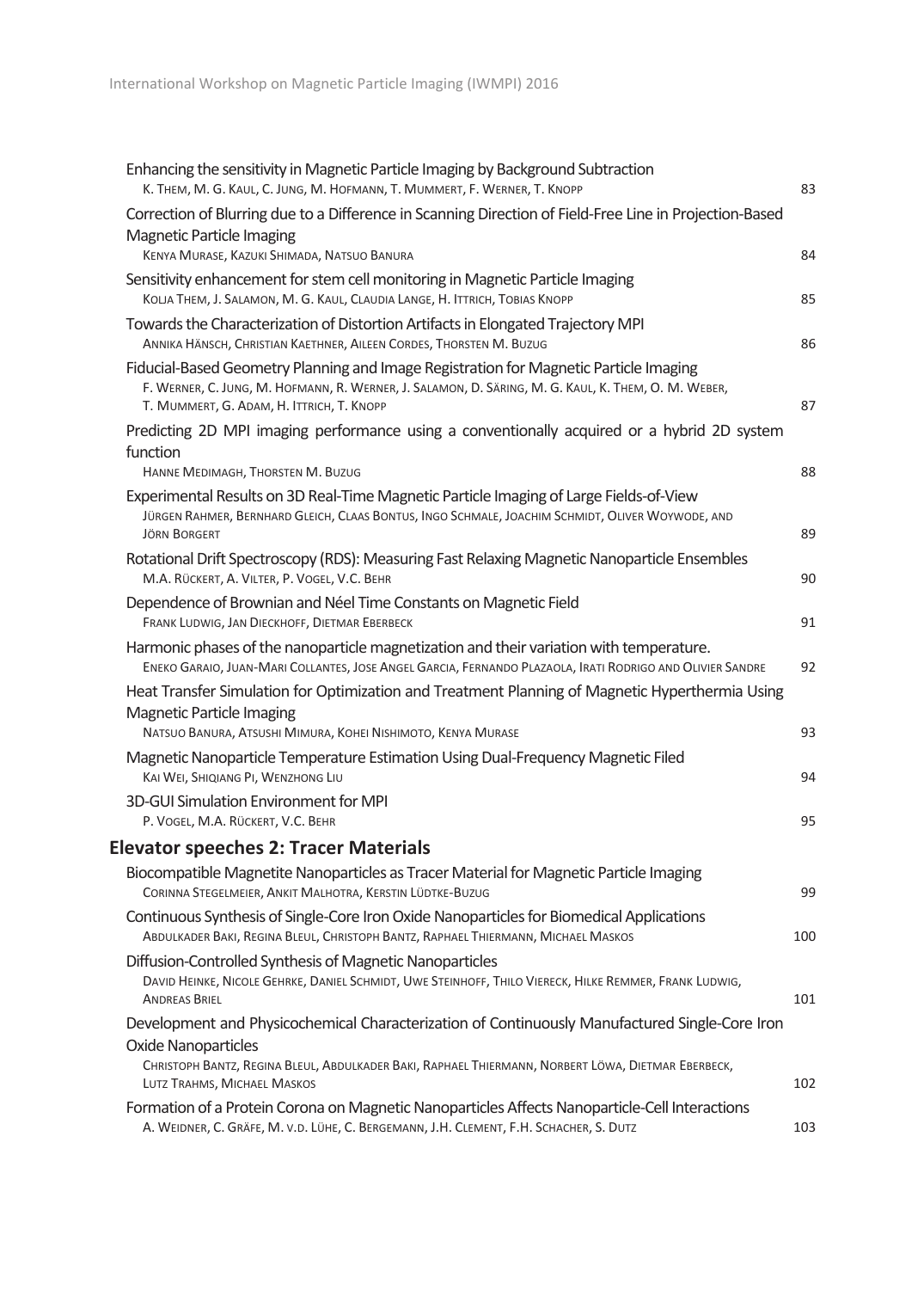| Development of Magnetic Nanocarriers Based on Thermosensitive Liposomes and Their Visualization                                                                                                                                                                                                                    |     |
|--------------------------------------------------------------------------------------------------------------------------------------------------------------------------------------------------------------------------------------------------------------------------------------------------------------------|-----|
| <b>Using Magnetic Particle Imaging</b><br>SHUKI MARUYAMA, KOHEI ENMEIJI, KAZUKI SHIMADA, KENYA MURASE                                                                                                                                                                                                              | 104 |
| Quantitative biodistribution studies of optimized MPI tracers radiolabeled for multimodal SPECT/CT                                                                                                                                                                                                                 |     |
| imaging<br>HAMED ARAMI, KATHAYOUN SAATCHI, ERIC TEEMAN, ALYSSA TROKSA, HAYDIN BRADSHAW, URS O. HÄFELI, AND<br>KANNAN M. KRISHNAN                                                                                                                                                                                   | 105 |
| Magnetic Separation to Extract Suitable Cells for MPI Cell Tracking<br>ANGELA ARIZA DE SCHELLENBERGER, NORBERT LÖWA, JÖRG SCHNORR, HARALD KRATZ, MATTHIAS TAUPITZ,<br><b>FRANK WIEKHORST</b>                                                                                                                       | 106 |
| Evaluation of harmonic signal from blood-pooling magnetic nanoparticles for magnetic particle<br>imaging<br>SATOSHI OTA, RYUJI TAKEDA, TSUTOMU YAMADA, YASUSHI TAKEMURA                                                                                                                                            | 107 |
| Does a highly concentrated sample generate a better system function?<br>OLAF KOSCH, NORBERT LÖWA, FRANK WIEKHORST, LUTZ TRAHMS                                                                                                                                                                                     | 108 |
| In vivo measurement und comparison of two Magnetic Particle Imaging tracer: LS-008 and Resovist<br>MICHAEL G. KAUL, CAROLINE JUNG, JOHANNES SALAMON, TOBIAS MUMMERT, MARTIN HOFMANN, SCOTT J. KEMP,<br>R. MATTHEW FERGUSON, AMIT P. KHANDHAR, KANNAN M. KRISHNAN, HARALD ITTRICH, GERHARD ADAM, TOBIAS KNOPP       | 109 |
| Correlation of MPS with Colorimetric Iron Content Measurements<br>LISA WENDT, KERSTIN LÜDTKE-BUZUG                                                                                                                                                                                                                 | 110 |
| Magnetic Particle Spectrometry of LS-008 driven at 153 kHz, 15 mT/ $\mu_0$<br>R. MATTHEW FERGUSON, AMIT P. KHANDHAR, SCOTT J. KEMP, AND KANNAN M KRISHNAN                                                                                                                                                          | 111 |
| MPS study on new MPI tracer material<br>CHRISTINA DEBBELER, CATHRINE FRANDSEN, NICOLE GEHRKE, CORDULA GRÜTTNER, DAVID HEINKE, CHRISTER JOHANSSON,<br>ANJA JOHL, MARÍA DEL PUERTO MORALES, MIRIAM VARÓN, KERSTIN LÜDTKE-BUZUG                                                                                       | 112 |
| Imaging Characterization of MPI Tracers Employing Offset Measurements in a two Dimensional<br>Magnetic Particle Spectrometer<br>DANIEL SCHMIDT, MATTHIAS GRAESER, ANSELM VON GLADISS, THORSTEN M. BUZUG, UWE STEINHOFF                                                                                             | 113 |
| The Particle Response of Blended Nanoparticles in MPI<br>ANSELM VON GLADISS, MATTHIAS GRAESER, R. MATTHEW FERGUSON, AMIT P. KHANDHAR, SCOTT J. KEMP,<br>KANNAN M. KRISHNAN, THORSTEN M. BUZUG                                                                                                                      | 114 |
| Determining magnetic impurities and nonspecific magnetic nanoparticle adhesion of MPI phantom<br>materials                                                                                                                                                                                                         |     |
| PATRICIA RADON, NORBERT LÖWA, FELIX PTACH, DIRK GUTKELCH, FRANK WIEKHORST                                                                                                                                                                                                                                          | 115 |
| <b>Session 2: Application 1</b>                                                                                                                                                                                                                                                                                    |     |
| Keynote: Potential Clinical Applications of MPI<br>DR. MED. HARALD ITTRICH AND DR. MED. JOHANNES SALAMON                                                                                                                                                                                                           | 119 |
| <b>Color MPI for Cardiovascular Interventions</b><br>JULIAN HAEGELE, SARAH VAALMA, NIKOLAOS PANAGIOTOPOULOS, JÖRG BARKHAUSEN, FLORIAN M. VOGT, JÖRN BORGERT,<br><b>JÜRGEN RAHMER</b>                                                                                                                               | 121 |
| The next step towards interventional MPI: Real Time 3D MPI-guided treatment of a vessel stenosis<br>using a blood pool agent and MRI Road Map approach<br>JOHANNES SALAMON; MARTIN HOFMANN; CAROLINE JUNG; MICHAEL GERHARD KAUL, RUDOLPH REIMER;<br>ANNIKA VOM SCHEIDT; GERHARD ADAM; TOBIAS KNOPP; HARALD ITTRICH | 122 |
| Quantification of Vascular Stenosis Phantoms using Traveling Wave MPI<br>S. HERZ, P. VOGEL, V.C. BEHR, T.A. BLEY                                                                                                                                                                                                   | 123 |
|                                                                                                                                                                                                                                                                                                                    |     |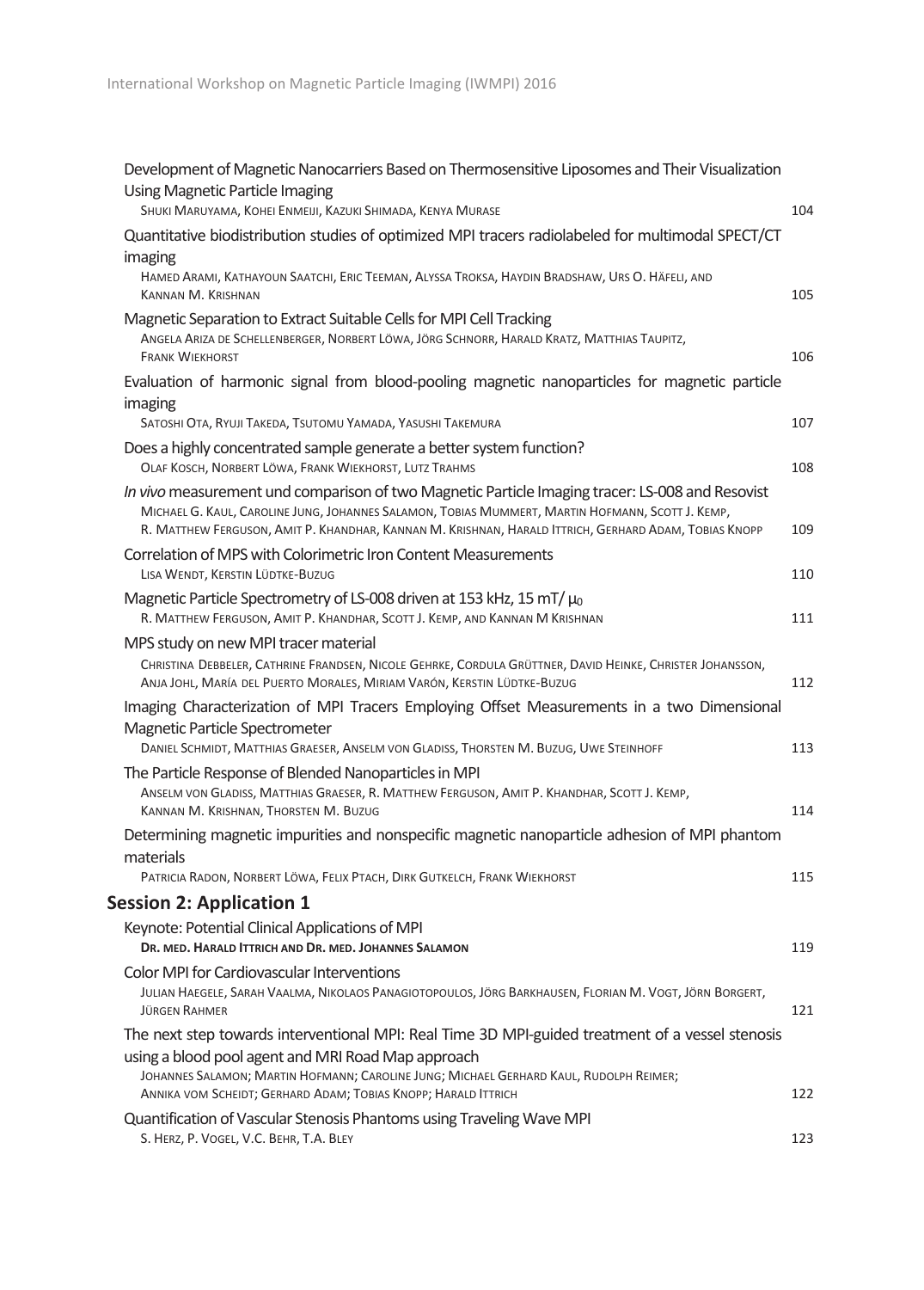## **Session 3: Methodology 2**

| Resolution Improvement for X-Space MPI having Low Gradient Field<br>HAMED JABBARI ASL, JUNGWON YOON                                                                                                                                                       | 127 |
|-----------------------------------------------------------------------------------------------------------------------------------------------------------------------------------------------------------------------------------------------------------|-----|
| X-space Deconvolution for Multidimensional Lissajous-based Data-Acquisition Schemes<br>AILEEN CORDES, CHRISTIAN KAETHNER, MANDY AHLBORG, THORSTEN M. BUZUG                                                                                                | 128 |
| Flexible reconstruction method for Traveling Wave MPI<br>T. KAMPF, P. VOGEL, M.A. RÜCKERT, V.C. BEHR                                                                                                                                                      | 129 |
| Reconstruction of Experimental 2D MPI Data using a Hybrid System Matrix<br>MATTHIAS GRAESER, ANSELM VON GLADISS, PATRYK SZWARGULSKI, MANDY AHLBORG, TOBIAS KNOPP, THORSTEN M. BUZUG                                                                       | 130 |
| Artefact Suppression in Time-resolved Magnetic Particle Imaging<br>ALEXANDER WEBER, JOCHEN FRANKE, HEINRICH LEHR, WOLFGANG RUHM, MICHAEL HEIDENREICH, THORSTEN M. BUZUG<br><b>ULRICH HEINEN</b>                                                           | 131 |
| Fused Lasso Regularization for Magnetic Particle Imaging<br>MARTIN STORATH, CHRISTINA BRANDT, MARTIN HOFMANN, TOBIAS KNOPP, ALEXANDER WEBER, ANDREAS WEINMANN                                                                                             | 132 |
| <b>Session 4: Instrumentation 1</b>                                                                                                                                                                                                                       |     |
| Keynote: Safety Limits in MPI and Implications for Image Quality<br><b>DR. EMINE ULKU SARITAS</b>                                                                                                                                                         | 135 |
| Signal path for a 10 kHz and 25 kHz mobility MPI System<br>CHRISTIAN KUHLMANN, SEBASTIAN DRAACK, THILO VIERECK, FRANK LUDWIG, MEINHARD SCHILLING                                                                                                          | 137 |
| First Spectrum Measurements with a Rabbit-Sized FFL-Scanner<br>JAN STELZNER, GAEL BRINGOUT, ANSELM VON GLADISS, HANNE MEDIMAGH, MANDY AHLBORG, TIMO F. SATTEL,<br><b>THORSTEN M. BUZUG</b>                                                                | 138 |
| Micro Traveling Wave MPI - initial results with optimized tracer LS-008<br>P. VOGEL, M.A. RÜCKERT, S.J. KEMP, A.P. KHANDHAR, R.M. FERGUSON, A. VILTER, P. KLAUER, K.M. KRISHNAN, V.C. BEHR                                                                | 139 |
| M(H) dependence and size distribution of SPIONs measured by atomic magnetometry<br>SIMONE COLOMBO, VICTOR LEBEDEV, ZORAN D. GRUJIĆ, VLADIMIR DOLGOVSKIY, ANTOINE WEIS.                                                                                    | 140 |
| The Design of Magnetic Particle Imaging Gradient Magnetic Field Generator using Finite Element<br>Method                                                                                                                                                  |     |
| SHIQIANG PI, JINGJING CHENG, WENZHONG LIU                                                                                                                                                                                                                 | 141 |
| A 1.4 T/m Field Free Line Magnetic Particle Imaging Device<br>MATTHIAS WEBER, KLAAS BENTE, STEFFEN BRUNS, ANSELM VON GLADISS, MATTHIAS GRAESER, THORSTEN M. BUZUG                                                                                         | 142 |
| <b>Session 5: Application 2</b>                                                                                                                                                                                                                           |     |
| Assessing flow dynamics in a 3D printed aneurysm model by magnetic particle imaging<br>JAN SEDLACIK, ANDREAS FRÖLICH, JOHANNA SPALLEK, NILS D. FORKERT, TOBIAS D. FAIZY, FRANZISKA WERNER,<br>TOBIAS KNOPP, DIETER KRAUSE, JENS FIEHLER, JAN-HENDRIK BUHK | 145 |
| Differential pick-up coils in magnetic particle spectrometry to detect low concentration SPIO<br>nanoparticle tracers<br>BHARADWAJ MURALIDHARAN, THOMAS E. MILNER AND CHUN HUH                                                                            | 146 |
| Devices for remote magnetic operation in an MPI scanner                                                                                                                                                                                                   |     |
| CHRISTIAN STEHNING, PETER MAZURKEWITZ, BERNHARD GLEICH, JÜRGEN RAHMER                                                                                                                                                                                     | 147 |
| First Murine in vivo Cancer Imaging with MPI<br>ELAINE YU, MINDY BISHOP, PATRICK W. GOODWILL, BO ZHENG, MATT FERGUSON, KANNAN M. KRISHNAN,<br><b>STEVEN M. CONOLLY</b>                                                                                    | 148 |
| In-vivo Measurements with UW-tracers in a harmonic 5.5 T/m MPI<br>MARCEL STRAUB, VERA PÄFGEN, ERIC TEEMAN, KANNAN M. KRISHNAN, FABIAN KIEBLING, VOLKMAR SCHULZ                                                                                            | 149 |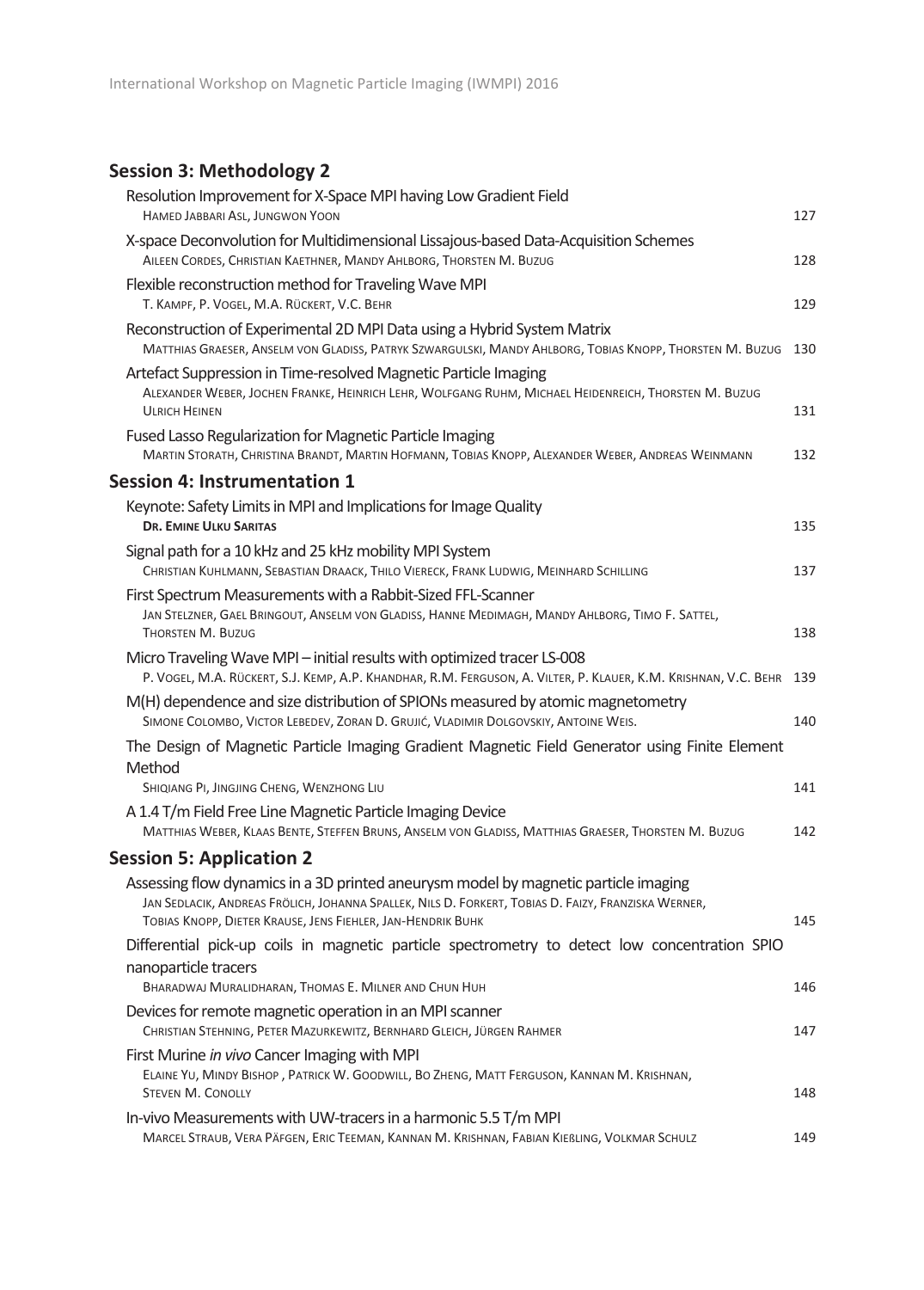| Multi-patch MPI allows whole body imaging of mice using a long circulating blood pool tracer<br>C. JUNG, J. SALAMON, P. SZWARGULSKI, N. GDANIEC, M. HOFMANN, M.G. KAUL, G. ADAM, S.J. KEMP, R.M. FERGUSON,<br>A.P. KHANDHAR AND K.M. KRISHNAN, T. KNOPP, H. ITTRICH | 150 |
|---------------------------------------------------------------------------------------------------------------------------------------------------------------------------------------------------------------------------------------------------------------------|-----|
| Preliminary results of a hybrid cardio vascular in vivo study using a highly integrated hybrid MPI-MRI                                                                                                                                                              |     |
| system                                                                                                                                                                                                                                                              |     |
| JOCHEN FRANKE, NICOLETA BAXAN, ULRICH HEINEN, ALEXANDER WEBER, HEINRICH LEHR, MARTIN ILG,<br>MICHAEL HEIDENREICH, WOLFGANG RUHM AND VOLKMAR SCHULZ                                                                                                                  | 151 |
| Systemic Real-time Cell Tracking with Magnetic Particle Imaging<br>BO ZHENG, MARC P. VON SEE, ELAINE YU, BELIZ GUNEL, KUAN LU, TANDIS VAZIN, DAVID V. SCHAFFER,<br>PATRICK W. GOODWILL, STEVEN M. CONOLLY                                                           | 153 |
| <b>Session 6: Tracer Materials 1</b>                                                                                                                                                                                                                                |     |
| Keynote: High Resolution Temperature Estimation by using Magnetic Nanoparticles<br>PROF. WENZHONG LIU                                                                                                                                                               | 155 |
| Localization of magnetic nanoparticles and its effect on magnetic relaxation evaluated by dynamic                                                                                                                                                                   |     |
| magnetization measurement for magnetic particle imaging<br>YASUSHI TAKEMURA* AND SATOSHI OTA                                                                                                                                                                        | 157 |
| In vivo velocity determination in the inferior vena cava in mice by Magnetic Particle Imaging and                                                                                                                                                                   |     |
| Magnetic Resonance Imaging<br>MICHAEL G. KAUL, TOBIAS MUMMERT, JOHANNES SALAMON, MARTIN HOFMANN, HARALD ITTRICH, GERHARD ADAM,<br>TOBIAS KNOPP, CAROLINE JUNG                                                                                                       | 158 |
| Imaging brain cancer xenografts in vivo using tailored nanoparticles functionalized for glioma tumor<br>targeting and MPI-NIRF contrast<br>HAMED ARAMI, ERIC TEEMAN, ALYSSA TROKSA, HAYDIN BRADSHAW, DENNY LIGGITT, AND KANNAN M. KRISHNAN                          | 159 |
| Study on the <i>in vivo</i> survival of murine Ferucarbotran-loaded RBCs for their use as new MPI contrast<br>agents                                                                                                                                                |     |
| ANTONELLA ANTONELLI, CARLA SFARA, ULRICH PISON, OLIVER WEBER AND MAURO MAGNANI                                                                                                                                                                                      | 160 |
| <b>Session 7: Tracer Materials 2</b>                                                                                                                                                                                                                                |     |
| Blood half-life of a long-circulating MPI tracer (LS-008)<br>AMIT P KHANDHAR, PAUL KESELMAN, SCOTT J KEMP, R MATTHEW FERGUSON, BO ZHENG, PATRICK W GOODWILL,<br>STEVEN M CONOLLY AND KANNAN M KRISHNAN                                                              | 163 |
| <b>Concentration Dependent MPI Tracer Performance</b><br>NORBERT LÖWA, PATRICIA RADON, OLAF KOSCH, FRANK WIEKHORST                                                                                                                                                  | 164 |
| MPI Analysis of Metal Doped and Anisotropic Nanoparticles<br>LISA M. BAUER, SHU F. SITU, MARK A. GRISWOLD, ANNA CRISTINA S. SAMIA                                                                                                                                   | 165 |
| Oncogenic protease detection using magnetic particle spectrometry<br>SONU GANDHI, HAMED ARAMI AND KANNAN M. KRISHNAN                                                                                                                                                | 166 |
| Session 8: Instrumentation 2 / Methodology 3                                                                                                                                                                                                                        |     |
| Imaging and Localized Nanoparticle Heating with MPI                                                                                                                                                                                                                 |     |
| DANIEL HENSLEY, PATRICK GOODWILL, ROHAN DHAVALIKAR, ZHI WEI TAY, BO ZHENG, CARLOS RINALDI, STEVEN CONOLLY                                                                                                                                                           | 171 |
| Device manipulation in an MPI-Scanner<br>DANIEL WIRTZ, CLAAS BONTUS, JÜRGEN RAHMER, PETER MAZURKEWITZ, CHRISTIAN STEHNING AND BERNHARD GLEICH                                                                                                                       | 172 |
| Magnetic particle detection based on non-linear response to magnetic susecptibilty changes<br>FLORIAN FIDLER, KARL-HEINZ HILLER, PETER M. JAKOB                                                                                                                     | 173 |